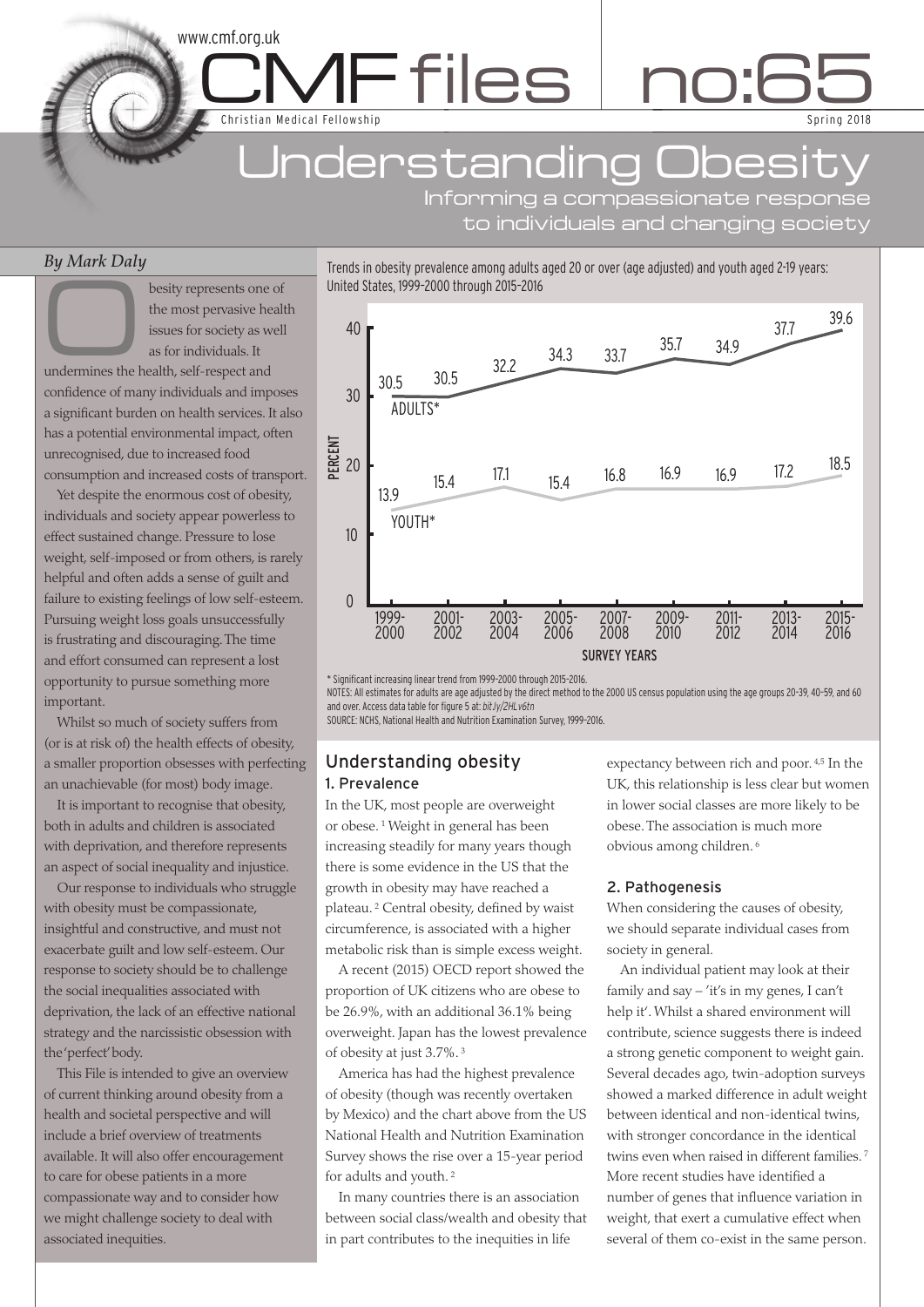The pathogenic mechanisms of these genes are not yet fully understood – whilst some may be related to the efficiency of metabolism, it is possible that others are related to appetite regulation.

It is likely that the'appestat' that regulates hunger is very different in some individuals from others, and that many people who struggle with their weight may simply feel hungrier for a given energy intake than their skinnier peers.This is important for clinicians to remember when tempted to rush to judgment. Titles such as a paper<sup>8</sup> published 20 years ago about the cause of obesity –'Gluttony or sloth?' – would hopefully not be seen today (although the original article's tone was not as pejorative as might be suggested by its title).

However, the gene pool of the population cannot have drifted sufficiently to account fully for the growing prevalence of obesity. Environmental factors must also be relevant. Physical activity has fallen generally because of rising car ownership, longer hours are spent watching TV and other screens and jobs are generally more sedentary. On the dietary side, generally increased energy density in food, especially in takeaway food, make weight regulation a challenge.

### 3. Why is losing weight so hard?

In theory, losing weight can be likened to running down a bank account – simply by spending more than we put in. From a weight-stable base, anyone will lose weight if denied a sufficient energy intake or if they increase activity levels without increasing food intake.

Yet in reality, losing weight, and especially maintaining a lower weight, is harder than giving up addictions such as gambling, drugs and smoking. Why is this? Is it simply a matter of willpower?

Physiological regulation of weight is complex, probably far more so than is currently understood, and involves the interplay of multiple endocrine and neuroendocrine factors. One of those factors is leptin – a hormone, produced by fat cells, that inhibits hunger – and its discovery initially led to high hopes of a breakthrough in weight reduction. However, in practice its therapeutic application is confined to rare genetic deficiencies of leptin production.

The hormonal milieu stretches well beyond the hypothalamus with increasing recognition of the gut as a complex

endocrine organ – ghrelin produced in the stomach signals hunger and PYY-36 produced in the small intestine signals satiety.The latter offers a potential explanation why processed food may be a problem, as rapidly digestible carbohydrate may be fully absorbed before it can trigger PYY-36 production by the small intestine.

The more severe the obesity and the younger the age of onset, the more likely that obesity is related to disordered eating.

In short, our bodies have multiple mechanisms for weight regulation, with both shorter and longer term effects. We appear to be highly tuned for weight maintenance. Intentional, rapid weight loss may upset the integration of these mechanisms. Anyone who has themselves lost weight rapidly, or supported patients to do the same, will know that, at the end of a period of rapid weight loss, it is common to experience a marked increase in appetite, and the duration of this effect may vary.

### Understanding disordered eating

The more severe the obesity and the younger the age of onset, the more likely that obesity is related to disordered eating. Most obesity clinics will have simple tools to screen for abnormal eating patterns although they don't replace a full history taken by a skilled dietician.

...losing weight, and especially maintaining a lower weight, is harder than giving up addictions such as gambling, drugs and smoking.

Such screening tools usually consist of standardised questionnaires.These begin with questions that explore simple emotional responses to food –'do you use food to cheer you up, or as a reward?'– before progressing to more searching

questions, such as'do you ever lose control of your eating and can't stop?'or'do you ever make yourself sick after eating?' Interpretation of such questionnaires is a specialist area but all clinicians seeking to help obese patients need to be mindful of possible abnormal eating patterns. Uncontrolled bulimic tendencies and/or binge eating will require sustained psychological intervention.

Perhaps one of the less recognised associations of obesity is with abuse. <sup>9</sup> Sensitively exploring adverse childhood events, recognising the psychopathology that can follow, and arranging appropriate support are essential, if sometimes distressing, elements of good care.

### Physical effects and risks of obesity

The spectrum of pathological features experienced by obese patients depends in part on the life-stage onset.The earlier in life the obesity becomes severe, the more complex and considered the medical approach must be.

The range of distress and disability associated with obesity is as wide as the range of weight measurement itself.The public is increasingly aware of the relationship between weight and metabolic/vascular risk/disease – whether that is diabetes, hypertension or coronary heart disease. Musculoskeletal problems are frequent, and markedly obese patients are often wheelchair bound.

The population risk of developing type 2 diabetes may start from a very modest BMI, particularly in South Asian populations where the risk can start at BMI levels of 23. <sup>10</sup> Yet other patients with BMIs over 50 do not develop diabetes.This may seem counterintuitive but it results from the interplay between genetics, BMI and age in different populations. Recognising this is important for clinicians because it helps them to empathise with those who develop diabetes.There are many clinicians who refer to diabetes as a lifestyle disease, but it is more sympathetically considered a population risk.The risk of diabetes across a whole population undoubtedly increases as a result of obesity but within that population there will be individuals who will develop type 2 diabetes at much more modest BMIs. Derogatory comments by colleagues should be courteously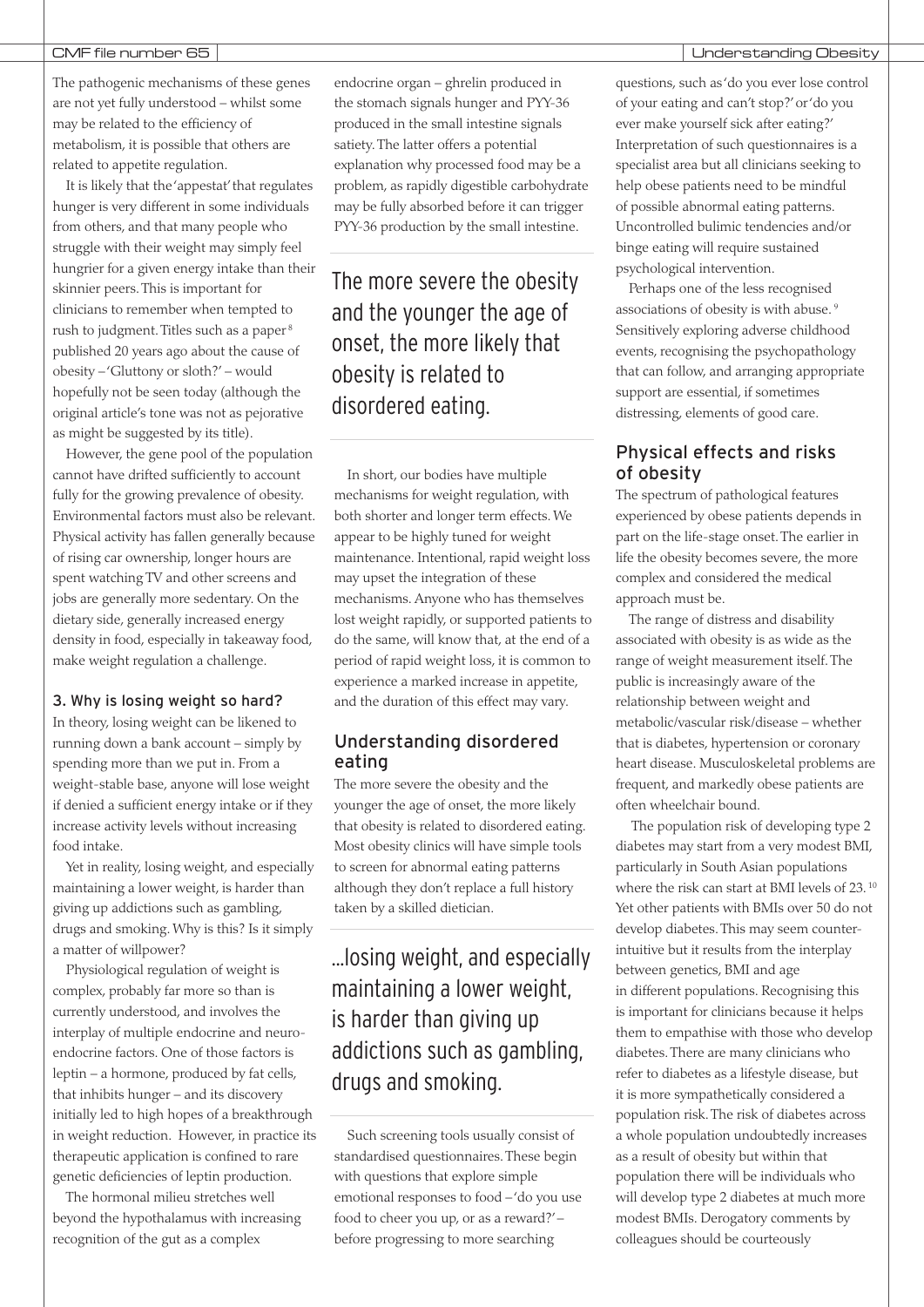challenged, along with the attitudes that underlie them.

Whilst the association of obesity with conditions such as heart disease, orthopaedic problems, hypertension and stroke is generally known, fewer patients have heard of obstructive sleep apnoea, even though it is a diagnosis being made in most obesity clinics every week. Patients with morbid obesity will have a high prevalence of undiagnosed obstructive sleep apnoea and, despite the intrusive nature of the treatment (CPAP), many will report a dramatic improvement in their quality of life as soon as it is commenced.

Fewer still are aware of the association between obesity and many forms of cancer. <sup>11</sup> For many years it has been known that obesity is associated with an increased risk of specific cancers, including cancers of the breast (in women after the menopause), bowel, womb, oesophagus, pancreas, kidney, liver, upper stomach (gastric cardia), gall bladder, ovary, thyroid, blood (myeloma) and meninges (meningioma). Mechanisms are, as yet, not fully understood, but inflammation and endocrine changes are among the more plausible mechanisms.

### Treating obesity

### Treating the individual

Understanding a person's energy requirements is a key part of achieving weight loss. Whilst many people assume that obese people have lower energy metabolic rates, science shows that morbidly obese patients have high not low metabolic rates.This is because metabolic rate generally correlates with age, gender, muscle mass and weight.

For example, a younger person with morbid obesity will have a very high energy need – even when they are weight stable and no longer gaining.Yet in clinical settings, many will report intakes well below that required to maintain their weight. <sup>12</sup> It is recognised that many of the tools used to estimate food intake are associated with an underestimation of calories consumed compared with their accuracy in other elements of the nutritional assessment.

The relationship between weight and metabolic rate is really important when planning substantial weight loss.This is because as you lose weight, the number of calories you need declines and therefore

it becomes harder as you must restrict your food intake or increase your activity more. Many people find therefore that rate of weight loss declines as they continue to diet and some of this effect is due to the reduced metabolic rate with a reduced weight amongst other factors such as compliance with the lifestyle change. Commercial weight loss groups understand this well and adjust downwards the dietary points allowed as a person loses weight.

...the evidence suggests that in general people lack the motivation or self-discipline to persist with lifestyle changes. This has led to a greater reliance on surgical treatment options.

Another important consideration is the link between age and metabolic rate. An older person with musculoskeletal problems and reduced mobility will have lost muscle mass as they lose weight, and will have a lower total energy expenditure for the same body mass; therefore they will lose weight more slowly, or have to achieve a lower energy intake, in order to achieve the same weight loss as a younger person. Many patients will comment on how much easier it was to lose weight when they were younger and indeed this is a factor in the 'middle-aged spread'.

Very few obese patients will be comfortable with their physical state and most will be desperate to be thinner. Most will have tried a range of diets and/or exercise programmes before they seek help. They feel frustrated with themselves and judged by society, their peers and even by the medical profession. Already low in selfesteem, an added sense of failure and guilt may produce intense levels of distress.

It is a natural and understandable response that they deny their responsibility in getting to this point. Blaming it on a low metabolic rate, genes (there is a lot of truth here) serves to mitigate a sense of failure and guilt.Tragically it also robs the patient of any sense of hope that change is possible.

To insist such patients accept that their

obesity is simply related to over-eating may only add to their distress, and run the risk of destroying their complex coping mechanism.Yet a patient must gain insight if treatment is to be successful.

### Treatment options

### Dietary changes and drugs

The current NICE guidance for'best dietetic practice'is very patient-centred and encourages an individual approach with goal setting by mutual agreement with the patient. Either a low-fat diet (with an expected reduction in calorie intake) or a diet which achieves a 600kcal deficit is supported. An important distinction is drawn between the weight loss phase (typically a maximum of nine months is achievable, at best) and weight maintenance thereafter.

In terms of drugs – only orlistat is supported by NICE. Naltrexone-buprion is not supported, based on uncertain costeffectiveness.

The following broad estimates are worth remembering:

- a) Diet and exercise produces less than 5kg of weight loss over one year <sup>13</sup>
- b) Orlistat offers a further weight loss of 3kg at best <sup>14</sup>
- c) But, in theory, full compliance with a 600kcal deficit would achieve an annual weight loss of 25kg or more.

Therefore, it could be argued that supporting individuals to be more compliant with lifestyle change might be more profitable. However, the evidence suggests that in general people lack the motivation or self-discipline to persist with lifestyle changes.This has led to greater reliance on surgical treatment options.

### The role of bariatric surgery

For many clinicians, investing in an expensive procedure for individuals with high anaesthetic risk seems inappropriate, and a waste of precious resources. For those who have worked closely with morbidly obese patients before and after such surgery, it's a different story.

Patients report substantial improvements in quality of life and all markers of physical disease, including diabetes, improve. Coming off insulin and normalising HbA1c is commonplace but not universal. Indeed,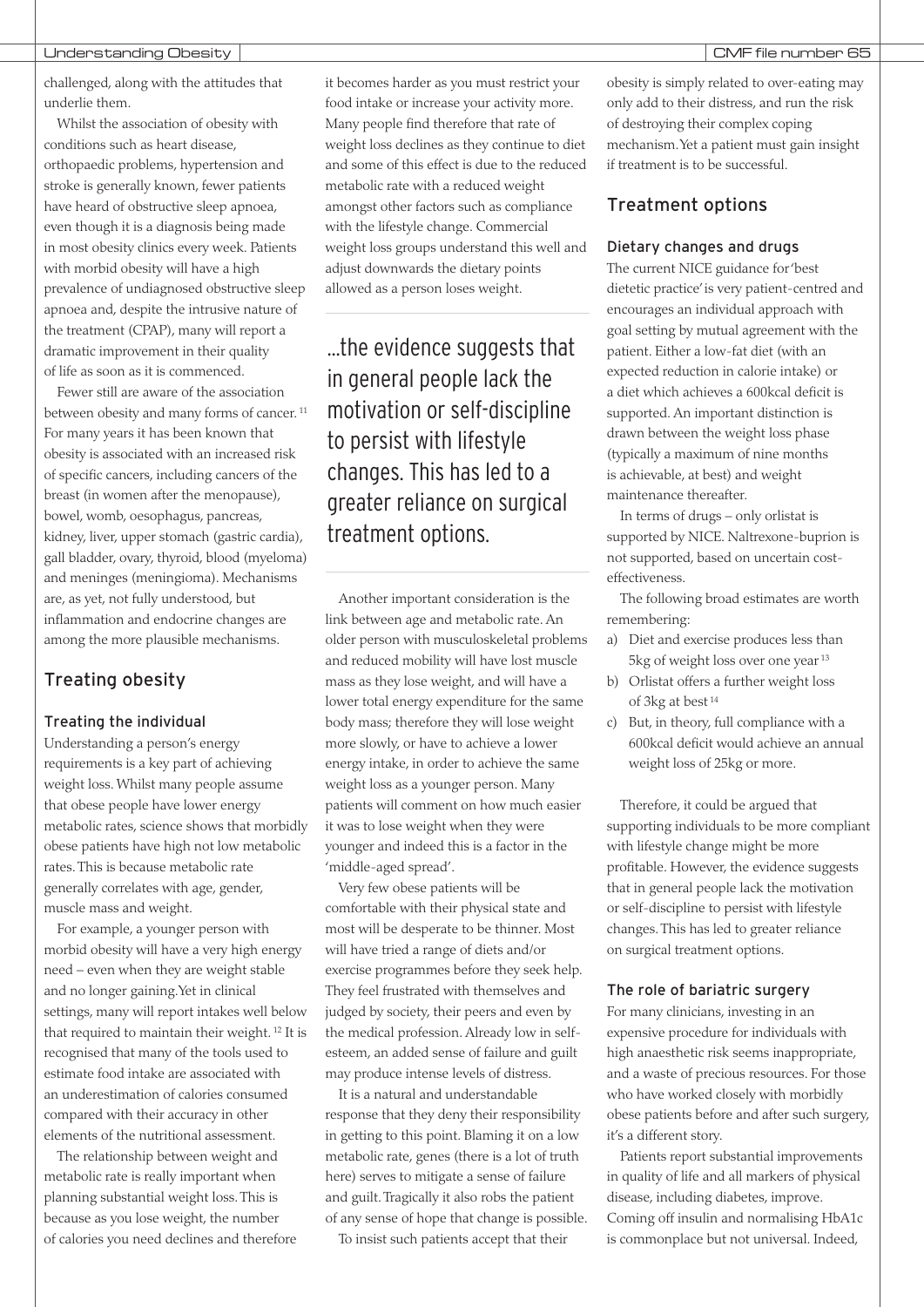such is the speed of metabolic improvement that physicians routinely stop all medication post-anaesthetic.There are no other treatments for obese people that improve their quality of life, physical and psychological, to anything like the same extent as bariatric surgery.

Surgical options include gastric banding (adjustable band with a subcutaneous device to inflate or deflate a band placed high external to the stomach, creating a small pouch which can only contain small amounts of food), roux-en-y gastric bypass (reduced stomach size and bypassed gut leading in theory to a malabsorption component) or sleeve gastrectomy (reduced stomach size).

Those operations which involve reducing stomach size result in a reduced appetite as well as a decreased ability to eat anything more than small meals.The reasons for this are not fully understood but are likely to be related to neuro-endocrine changes from a reduced stomach mass.

Gastric banding, although a less invasive operation, requires frequent follow-up and adjustment of the band – a simple outpatient procedure that involves a subcutaneous injection/aspiration into the port followed by an assessment of ability to drink fluids before returning home.

Weight loss is most rapid in the first few months after surgery, especially for the more invasive procedures, and plateaus thereafter. Patients should be supported and counselled as the stomach remnant will stretch/grow in response to increased meal size and the effect of surgery can be lost 12-18 months post-operation if a degree of restriction is not maintained. Nevertheless, the weight loss during that initial period is so significant that most patients and physicians consider the effort worthwhile – an impact that very few patients achieve by any other means.

Given the significant abnormal eating patterns and associated psychological problems that many of these patients face, counselling before surgery and support post-operatively are considered by most to be essential. Indeed, a gastric band placement in patients who have had binge eating problems is a real problem if not addressed pre-operatively, as distension and perforation can occur.

Best practice for the support of these patients requires a specialist

multidisciplinary team (MDT) with dietetic, psychological/ psychiatric input, nurse, physio and physician – but the availability and funding for such management is variable despite its efficacy and the reduced future health burden.

Patients with morbid obesity are loved by God every bit as much as everyone else. To meet their needs, provision of the right services in terms of both access and quality must be pursued, instead of settling for the status quo.

### Prevention of obesity

Our modern world has the worst combination of factors in the causation and impact of obesity.

Preventing weight gain is much easier than losing weight. At a population level this remains a challenge. For hypertension, stroke and ischaemic heart disease there have been reductions in morbidity and mortality associated with the reduction in salt intake, in part due to the food industry's readiness to cooperate. More could be done by industry, not least to reduce the sugar content of fizzy drinks and processed foods. Many processed foods have a high energy density and foods marketed as lower calorie often come with a price premium.There has been some movement by the industry in terms of portion sizes, although'supersize' meal options remain at some outlets.

## Our modern world has the worst combination of factors in the causation and impact of obesity.

Efforts to increase activity have been partially successful, such as'cycle to work' schemes and running networks, but uptake varies with social class, and tax benefit schemes disproportionately benefit the better paid. As clinicians, we could be more active in encouraging government (local and central) to promote initiatives that:

- a) encourage further changes by the food industry;
- b) facilitate increased physical activity; and
- c) address social inequalities in these areas.

### A Christian response

### Obesity in the Bible

The Bible was written in times of hard physical work, to people who ate a 'Mediterranean diet'. However, there are still striking examples of people who were well overweight and whose weight undoubtedly contributed to their deaths.

Eli the priest, hearing the news of his sons' deaths fell backwards and suffered a fatal fracture of the cervical spine'for he was an old man, and he was heavy'. <sup>15</sup> Eglon, king of Moab, died from a penetrating injury after being stabbed by Ehud the Israelite judge. We are told he was'a very fat man'. <sup>16</sup>

The Bible also recognises the behavioural element in overeating.The book of Proverbs gives wise advice to those given to gluttony: 'Do not join those who drink too much wine or gorge themselves on meat, for drunkards and gluttons become poor, and drowsiness clothes them in rags.' <sup>17</sup> It also warns those with a sweet tooth to'eat just enough' <sup>18</sup> and states that'a companion

of gluttons disgraces his father'. <sup>19</sup>

The apostle Paul emphasises that our bodies are gifts from God and temples of the Holy Spirit <sup>20</sup> saying that this should lead us to treat them with respect, look after them carefully and use them in ways that are'holy and honourable'. <sup>21</sup>

He also remarks on the propensity of the inhabitants of Crete to be'liars, evil brutes, lazy gluttons'and exhorts Titus to rebuke them and urge them to'be sound in the faith'. <sup>22</sup> He similarly warns the Philippians: 'Many live as enemies of the cross of Christ.Their destiny is destruction, their god is their stomach, and their glory is in their shame.' <sup>23</sup>

But while teaching that physical exercise is of some value <sup>24</sup> Paul underlines that spiritual fitness is far more important. Knowing God's love and forgiveness is infinitely more important than good health in this life and our ultimate destiny as Christians is not to live on in these current bodies, but to receive bodies like that of Jesus after the resurrection to live in a'New Jerusalem'where there will be'no more death or mourning or crying or pain' <sup>25</sup> and where'eternal glory'will put our current comparatively'light and momentary troubles'into true perspective. <sup>26</sup>

Scripture also helps us to recognise, that whilst obesity has a significant behavioural element, the Fall has affected us at all levels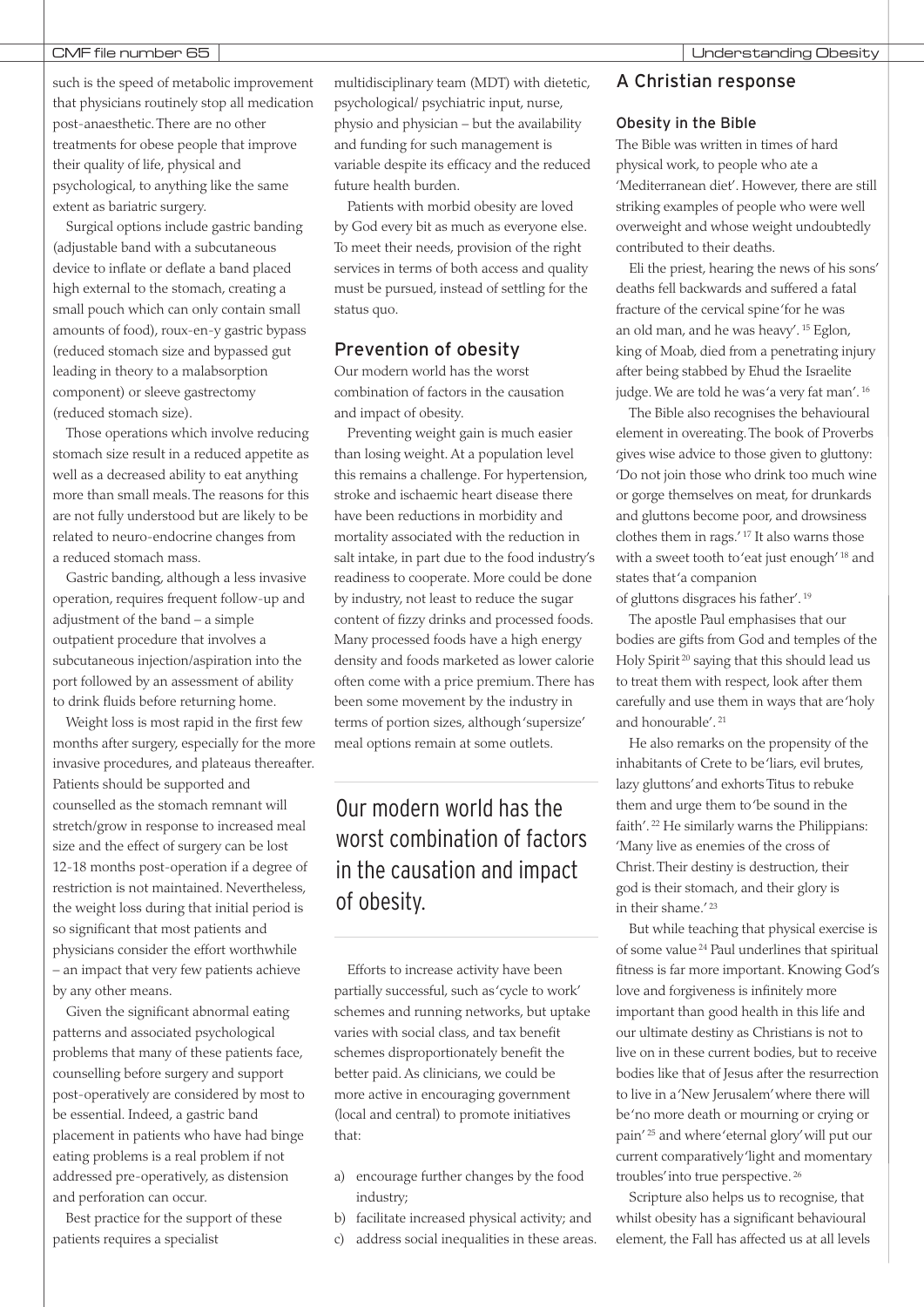### Understanding Obesity CMF file number 65

including our genes and environment. We all need God's grace, both directly and through others to change. Medicine and surgery are gifts of a good Creator that we have a duty to steward appropriately and wisely. Christian doctors should model the compassion of Jesus, whilst both seeking to help our patients gain insight into what role they can play in becoming healthier and providing the very best evidence-based care.

### A proportionate response for Christian clinicians

We have a duty to look after our bodies as gifts from God but not to be pre-occupied with them.There is a balance that will be different for each one of us according to our health needs. For most people this will mean making informed choices about what to eat and drink and about levels of physical activity to achieve and maintain fitness.

But these choices should not be made at the expense of our greater priorities – to love the Lord our God with all our heart, soul, mind and strength and to love others as ourselves.

Food is a precious gift from God, and hospitality and sharing meals is a way of showing love to others. Equally, many forms of physical activity bring us closer to others, whether that is with our family, friends, church or the wider community.

Christian doctors should model the compassion of Jesus, whilst seeking to help our patients gain insight into what role they can play in becoming healthier...

There are pitfalls to avoid on all sides. We are surrounded by a culture that worships at the altar of physical perfection, creating unrealistic expectations. At the same time, we are beset by adverts that encourage us to indulge our appetites, and be good to ourselves'because we're worth it'.

Self-denial and self-discipline are outmoded concepts in the have-it-now world. We also have a responsibility to care for the earth and to steward resources, natural and financial.

There is a phrase occasionally used in management circles –'opportunity cost'. It is a term that originated with economics but can be applied in other contexts. It is defined as'the loss of potential gain from other alternatives when one alternative is chosen'. What we prioritise, and how we spend our time, can represent opportunity costs against things that are more important.

For each person this will fall differently. A young university student's commitment to triathlon training may represent an opportunity to spend time with others and reach a level of fitness which will benefit their health for the longer term. But for a middle-aged father with young children and heavy work responsibilities, the same time spent in pursuing such an individual sport with high training requirements may take him away from his family. Each of us must

## CMF RFS

All these and many more are available to order online at *cmf.org.uk/bookstore*



Abortion: Doctors' duties and rights *Philippa Taylor*



Facing Infertility *Jason Roach & Philippa Taylor*







Facing Serious Illness *CMF & LCF*





Off the Beaten Track *Adele Cowper & Vicky Lavy*



The Human Journey *Peter Saunders*



Contraception *Rick Thomas*



The Electives handbook *Rachel Perry, Emma Pedlar & Vicky Lavy*



Surviving the Foundation Years *Peter Saunders*



Unwanted Same-Sex Attraction *Andrew Goddard & Glynn Harrison*



Cure for Life *Bernard Palmer*



Faith and Action *Peter Saunders*